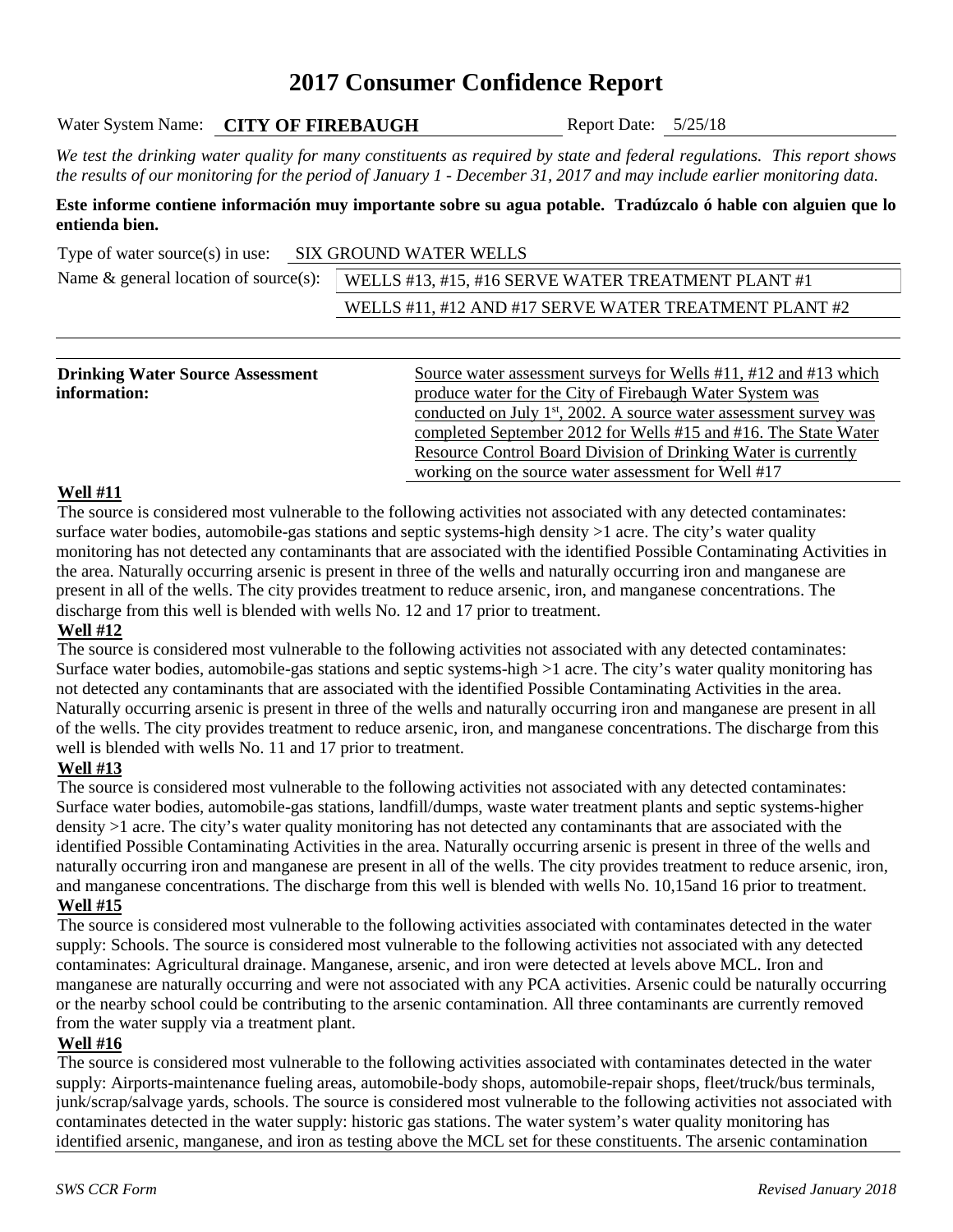was associated with 16 possible contaminating activities in the zones surrounding well 16; it is also possible that the Arsenic contamination could be naturally occurring. Iron was not associated with any possible contaminating activities and must be naturally occurring. All three contaminants are currently removed from the water supply via a treatment plant.

**Well #17**

Not completed

**Time and place of regularly scheduled board meetings for public** 

**participation:** 1st and 3<sup>rd</sup> Mondays of each month at 6:00 pm. Location: Firebaugh Community Center 1655 13th Street Firebaugh Ca. 93622

For more information, contact: Noah Marquez Phone: (559)694-6164

#### **TERMS USED IN THIS REPORT**

**Maximum Contaminant Level (MCL)**: The highest level of a contaminant that is allowed in drinking water. Primary MCLs are set as close to the PHGs (or MCLGs) as is economically and technologically feasible. Secondary MCLs are set to protect the odor, taste, and appearance of drinking water.

**Maximum Contaminant Level Goal (MCLG)**: The level of a contaminant in drinking water below which there is no known or expected risk to health. MCLGs are set by the U.S. Environmental Protection Agency (U.S. EPA).

**Public Health Goal (PHG)**: The level of a contaminant in drinking water below which there is no known or expected risk to health. PHGs are set by the California Environmental Protection Agency.

**Maximum Residual Disinfectant Level (MRDL)**: The highest level of a disinfectant allowed in drinking water. There is convincing evidence that addition of a disinfectant is necessary for control of microbial contaminants.

**Maximum Residual Disinfectant Level Goal (MRDLG)**: The level of a drinking water disinfectant below which there is no known or expected risk to health. MRDLGs do not reflect the benefits of the use of disinfectants to control microbial contaminants.

**Primary Drinking Water Standards (PDWS)**: MCLs and MRDLs for contaminants that affect health along with their monitoring and reporting requirements, and water treatment requirements.

**Secondary Drinking Water Standards (SDWS)**:MCLs for contaminants that affect taste, odor, or appearance of the drinking water. Contaminants with SDWSs do not affect the health at the MCL levels.

**Treatment Technique (TT)**: A required process intended to reduce the level of a contaminant in drinking water.

**Regulatory Action Level (AL)**: The concentration of a contaminant which, if exceeded, triggers treatment or other requirements that a water system must follow.

**Variances and Exemptions**: State Board permission to exceed an MCL or not comply with a treatment technique under certain conditions.

**Level 1 Assessment**: A Level 1 assessment is a study of the water system to identify potential problems and determine (if possible) why total coliform bacteria have been found in our water system.

**Level 2 Assessment**: A Level 2 assessment is a very detailed study of the water system to identify potential problems and determine (if possible) why an *E. coli* MCL violation has occurred and/or why total coliform bacteria have been found in our water system on multiple occasions.

**ND**: not detectable at testing limit

**ppm**: parts per million or milligrams per liter (mg/L)

**ppb**: parts per billion or micrograms per liter  $(\mu g/L)$ 

**ppt**: parts per trillion or nanograms per liter (ng/L)

**ppq**: parts per quadrillion or picogram per liter (pg/L)

**pCi/L**: picocuries per liter (a measure of radiation)

**The sources of drinking water** (both tap water and bottled water) include rivers, lakes, streams, ponds, reservoirs, springs, and wells. As water travels over the surface of the land or through the ground, it dissolves naturally-occurring minerals and, in some cases, radioactive material, and can pick up substances resulting from the presence of animals or from human activity.

#### **Contaminants that may be present in source water include:**

• *Microbial contaminants*, such as viruses and bacteria, that may come from sewage treatment plants, septic systems, agricultural livestock operations, and wildlife.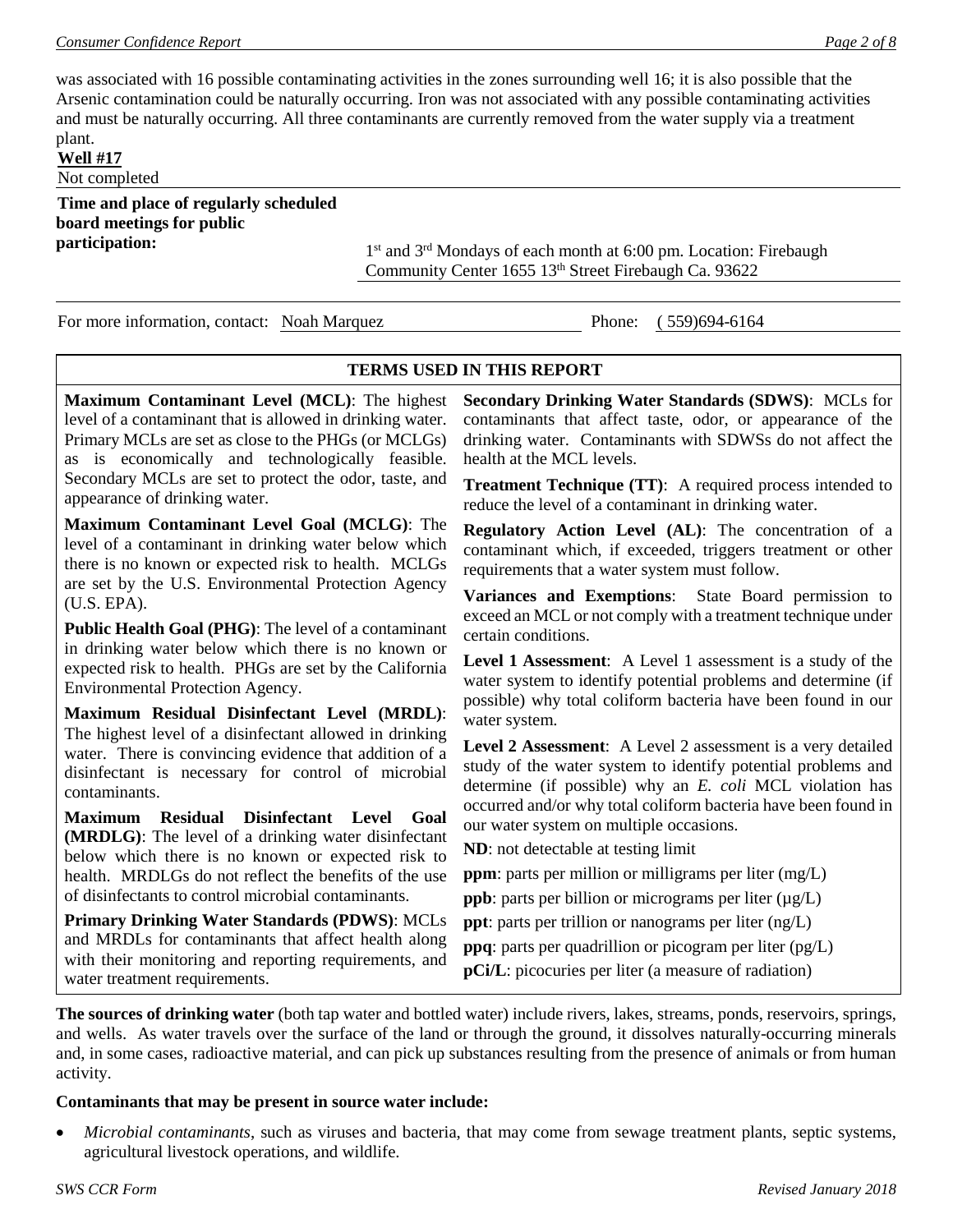- *Inorganic contaminants*, such as salts and metals, that can be naturally-occurring or result from urban stormwater runoff, industrial or domestic wastewater discharges, oil and gas production, mining, or farming.
- *Pesticides and herbicides*, that may come from a variety of sources such as agriculture, urban stormwater runoff, and residential uses.
- *Organic chemical contaminants*, including synthetic and volatile organic chemicals, that are byproducts of industrial processes and petroleum production, and can also come from gas stations, urban stormwater runoff, agricultural application, and septic systems.
- *Radioactive contaminants*, that can be naturally-occurring or be the result of oil and gas production and mining activities.

**In order to ensure that tap water is safe to drink**, the U.S. EPA and the State Water Resources Control Board (State Board) prescribe regulations that limit the amount of certain contaminants in water provided by public water systems. State Board regulations also establish limits for contaminants in bottled water that provide the same protection for public health.

**Tables 1, 2, 3, 4, 5, and 6 list all of the drinking water contaminants that were detected during the most recent sampling for the constituent**. The presence of these contaminants in the water does not necessarily indicate that the water poses a health risk. The State Board allows us to monitor for certain contaminants less than once per year because the concentrations of these contaminants do not change frequently. Some of the data, though representative of the water quality, are more than one year old. Any violation of an AL, MCL, MRDL, or TT is asterisked. Additional information regarding the violation is provided later in this report.

| TABLE 1 - SAMPLING RESULTS SHOWING THE DETECTION OF COLIFORM BACTERIA                                                                                                                                                                                       |                                               |                                |                                                      |                                                                                                                                           |            |                      |                                                                                                                                        |
|-------------------------------------------------------------------------------------------------------------------------------------------------------------------------------------------------------------------------------------------------------------|-----------------------------------------------|--------------------------------|------------------------------------------------------|-------------------------------------------------------------------------------------------------------------------------------------------|------------|----------------------|----------------------------------------------------------------------------------------------------------------------------------------|
| Microbiological<br><b>Contaminants</b><br>(complete if bacteria detected)                                                                                                                                                                                   | <b>Highest No.</b><br>of<br><b>Detections</b> | No. of months in<br>violation  |                                                      | <b>MCL</b>                                                                                                                                |            | <b>MCLG</b>          | <b>Typical Source of Bacteria</b>                                                                                                      |
| <b>Total Coliform Bacteria</b><br>(state Total Coliform Rule)                                                                                                                                                                                               | 2                                             | $\mathbf{1}$                   |                                                      | 1 positive monthly sample                                                                                                                 |            | $\mathbf{0}$         | Naturally present in the<br>environment                                                                                                |
| Fecal Coliform or E. coli<br>(state Total Coliform Rule)                                                                                                                                                                                                    | $\overline{0}$                                | $\theta$                       |                                                      | A routine sample and a<br>repeat sample are total<br>coliform positive, and one<br>of these is also fecal<br>coliform or E. coli positive |            |                      | Human and animal fecal waste                                                                                                           |
| E. coli<br>(federal Revised Total<br>Coliform Rule)                                                                                                                                                                                                         | $\overline{0}$                                | $\mathbf{0}$                   |                                                      | (a)                                                                                                                                       |            | $\theta$             | Human and animal fecal waste                                                                                                           |
| (a) Routine and repeat samples are total coliform-positive and either is E. coli-positive or system fails to take repeat samples following E. coli-positive routine<br>sample or system fails to analyze total coliform-positive repeat sample for E. coli. |                                               |                                |                                                      |                                                                                                                                           |            |                      |                                                                                                                                        |
|                                                                                                                                                                                                                                                             |                                               |                                |                                                      |                                                                                                                                           |            |                      | TABLE 2 - SAMPLING RESULTS SHOWING THE DETECTION OF LEAD AND COPPER                                                                    |
| <b>Lead and Copper</b><br>(complete if lead or copper<br>detected in the last sample set)                                                                                                                                                                   | <b>Sample</b><br><b>Date</b>                  | No. of<br>samples<br>collected | 90 <sup>th</sup><br>percenti<br>le level<br>detected | No. sites<br>exceeding<br>AL                                                                                                              | AL         | <b>PHG</b>           | <b>Typical Source of Contaminant</b>                                                                                                   |
| Lead (ppb)                                                                                                                                                                                                                                                  | 7/23/15                                       | 20                             | 8.1                                                  | 1                                                                                                                                         | 15         | 0.2                  | Internal corrosion of household water<br>plumbing systems; discharges from<br>industrial manufacturers; erosion of<br>natural deposits |
| Copper (ppm)                                                                                                                                                                                                                                                | 7/23/15                                       | 20                             | .17                                                  | $\Omega$                                                                                                                                  | 1.3        | 0.3                  | Internal corrosion of household<br>plumbing systems; erosion of natural<br>deposits; leaching from wood<br>preservatives               |
|                                                                                                                                                                                                                                                             |                                               |                                |                                                      | <b>TABLE 3 - SAMPLING RESULTS FOR SODIUM AND HARDNESS</b>                                                                                 |            |                      |                                                                                                                                        |
| <b>Chemical or Constituent</b><br>(and reporting units)                                                                                                                                                                                                     | <b>Sample</b><br><b>Date</b>                  | Level<br><b>Detected</b>       |                                                      | <b>Range of</b><br><b>Detections</b>                                                                                                      | <b>MCL</b> | <b>PHG</b><br>(MCLG) | <b>Typical Source of Contaminant</b>                                                                                                   |
| Sodium (ppm)                                                                                                                                                                                                                                                | 2017                                          | 131.6                          |                                                      | 100-150                                                                                                                                   | none       | none                 | Salt present in the water and is<br>generally naturally occurring                                                                      |
| Hardness (ppm)                                                                                                                                                                                                                                              | 2017                                          | 195                            |                                                      | 100-270                                                                                                                                   | none       | none                 | Sum of polyvalent cations present<br>in the water, generally magnesium<br>and calcium, and are usually<br>naturally occurring          |
|                                                                                                                                                                                                                                                             |                                               |                                |                                                      |                                                                                                                                           |            |                      | TABLE 4 - DETECTION OF CONTAMINANTS WITH A PRIMARY DRINKING WATER STANDARD                                                             |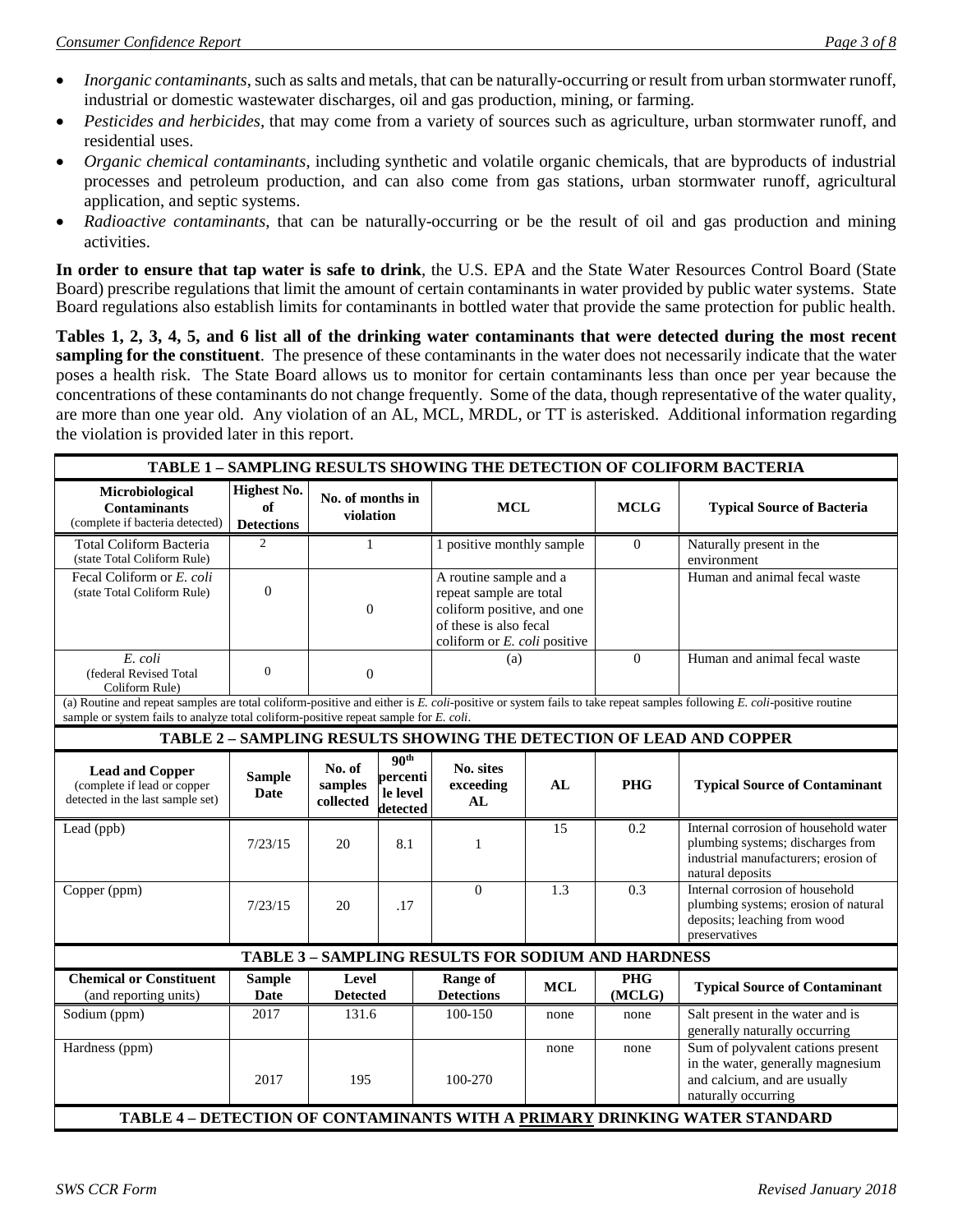| <b>Chemical or Constituent</b>                                   | <b>Sample</b><br><b>Date</b> | Level<br><b>Detected</b> | Range of<br><b>Detections</b> | <b>MCL</b><br>[MRDL] | <b>PHG</b><br>(MCLG)<br>[MRDLG] | <b>Typical Source of Contaminant</b>                                                                                                                                                                                                                                                                         |
|------------------------------------------------------------------|------------------------------|--------------------------|-------------------------------|----------------------|---------------------------------|--------------------------------------------------------------------------------------------------------------------------------------------------------------------------------------------------------------------------------------------------------------------------------------------------------------|
| <b>ARSENIC (PPB)</b><br>Treatment Plant #1<br>Treatment Plant #2 | 2017<br>2017                 | 4.00<br>1.36             | $0 - 6.7$<br>$0 - 3.4$        | 10                   | .004                            | Erosion of natural deposits: runoff<br>from orchards: glass and<br>electronics products wastes.                                                                                                                                                                                                              |
| Barium (ppm)                                                     | 2017                         | .014                     | .089-.23                      | 1                    | 2                               | Discharge of oil drilling waste and<br>from metal refineries: erosion of<br>natural deposits                                                                                                                                                                                                                 |
| Chlorine (ppm)<br>Distribution System<br>Residual                | 2017                         | .68                      | $.51 - .99$                   | $\overline{4}$       | $\overline{4}$                  | Drinking water disinfectant added<br>for treatment.                                                                                                                                                                                                                                                          |
| Fluoride (ppm)                                                   | 2017                         | 0.058                    | $0 - 0.24$                    | 2                    | 1                               | Some people who drink water<br>containing fluoride in excess of<br>the federal MCL of 4 mg/L over<br>many years may get bone<br>disease, including pain and<br>tenderness of the bones.<br>Children who drink water<br>containing fluoride in excess of<br>the state MCL of 2 mg/L may<br>get mottled teeth. |
| Gross Alpha (pCi/L)                                              | 2017                         | 8.32                     | 1.76-15.4                     | 15                   | N/A                             | Decay of natural and man-made<br>deposits                                                                                                                                                                                                                                                                    |
| Selenium (ppb)                                                   | 2017                         | 1.21                     | 0.2.7                         | 50                   | 30                              | Discharge from petroleum, glass<br>and metal refineries: erosion of<br>natural deposits: discharge from<br>mines and chemical manufacturers                                                                                                                                                                  |
| Turbidity (ntu)                                                  | 2017                         | 1.19                     | $.17 - 2.5$                   | 5                    | N/A                             | Soil runoff                                                                                                                                                                                                                                                                                                  |
| Radium 228 (pci/L)                                               | 2015                         | .807                     | $.615 - 1.0$                  | 5                    | N/A                             | Some people who drink water<br>containing radium 226 or 228 in<br>excess of the MCL over many<br>years may have an increase chance<br>of getting cancer                                                                                                                                                      |
| TTHM (ppb)                                                       | 2017                         | 51                       | 45-57                         | 80                   | N/A                             | Some people who drink water<br>containing trihalolmethanes in<br>excess of the MCL over many<br>years may experience liver, kidney,<br>or central nervous system<br>problems, and may have increased<br>risk of getting cancer                                                                               |
|                                                                  |                              |                          |                               |                      |                                 | TABLE 5 - DETECTION OF CONTAMINANTS WITH A SECONDARY DRINKING WATER STANDARD                                                                                                                                                                                                                                 |
| <b>Chemical or Constituent</b><br>(and reporting units)          | <b>Sample</b><br><b>Date</b> | Level<br><b>Detected</b> | Range of<br><b>Detections</b> | <b>MCL</b>           | <b>PHG</b><br>(MCLG)            | <b>Typical Source of Contaminant</b>                                                                                                                                                                                                                                                                         |
| Color (units)                                                    | 2017                         | 4.16                     | $0 - 10$                      | 15                   | N/A                             | Natural occurring organic<br>materials.                                                                                                                                                                                                                                                                      |
| Conductivity (uhmos/cm)                                          | 2017                         | 947                      | 910-1100                      | 1600                 | N/A                             | Substances that form ions when in<br>water: sea water influence                                                                                                                                                                                                                                              |
| Chloride (ppm)                                                   | 2017                         | 168                      | 140-210                       | 500                  | $\rm N/A$                       | Runoff/leaching from natural<br>deposits: seawater influence                                                                                                                                                                                                                                                 |
| Iron (ppb)<br>Treatment Plant #1<br>Treatment Plant #2           | 2017                         | 5.38<br>8                | $0 - 0.20$<br>$0 - 12$        | 300                  | N/A                             | Leaching from natural deposits.<br>industrial waste                                                                                                                                                                                                                                                          |
| Manganese (ppb)<br>Treatment Plant #1<br>Treatment Plant #2      | 2017                         | .27<br>10.55             | $0 - 013$<br>$0 - 0.046$      | 50                   | N/A                             | Leaching from natural deposits                                                                                                                                                                                                                                                                               |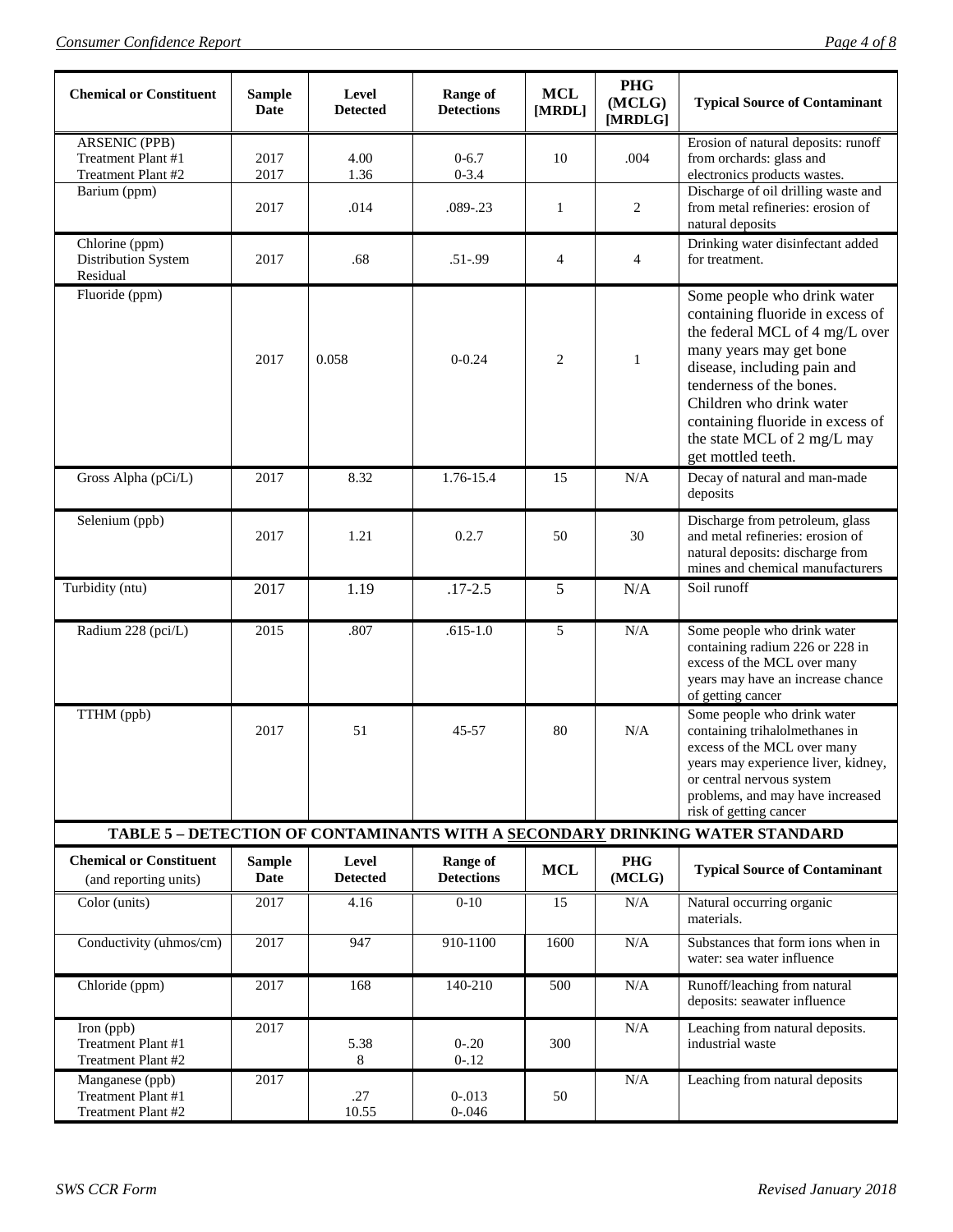| Odor (units)                                            | 2017                  |                          | $\Omega$                      |      | N/A                       | Natural occurring organic matter.                           |  |
|---------------------------------------------------------|-----------------------|--------------------------|-------------------------------|------|---------------------------|-------------------------------------------------------------|--|
| Sulfate (ppm)                                           | 2017                  | 84                       | 49-110                        | 500  | N/A                       | Runoff/Leaching from natural<br>deposits: industrial wastes |  |
| <b>Total Dissolved Solids</b><br>(ppm)                  | 2017                  | 560                      | 460-660                       | 1000 | N/                        | Runoff/Leaching from natural<br>deposits                    |  |
| <b>TABLE 6 - DETECTION OF UNREGULATED CONTAMINANTS</b>  |                       |                          |                               |      |                           |                                                             |  |
| <b>Chemical or Constituent</b><br>(and reporting units) | <b>Sample</b><br>Date | Level<br><b>Detected</b> | Range of<br><b>Detections</b> |      | <b>Notification Level</b> | <b>Health Effects Language</b>                              |  |
| Chlorate (ppb)                                          |                       |                          |                               |      |                           | EPA does not have health effect                             |  |
| Treatment Site #2 (raw)                                 | 2013                  | 1222                     | 944-1500                      |      | 800                       | language at this time.                                      |  |
| Distributions system                                    | 2013                  | 715                      | 431-1000                      |      |                           |                                                             |  |

# **Additional General Information on Drinking Water**

Drinking water, including bottled water, may reasonably be expected to contain at least small amounts of some contaminants. The presence of contaminants does not necessarily indicate that the water poses a health risk. More information about contaminants and potential health effects can be obtained by calling the U.S. EPA's Safe Drinking Water Hotline (1-800-426-4791).

Some people may be more vulnerable to contaminants in drinking water than the general population. Immuno-compromised persons such as persons with cancer undergoing chemotherapy, persons who have undergone organ transplants, people with HIV/AIDS or other immune system disorders, some elderly, and infants can be particularly at risk from infections. These people should seek advice about drinking water from their health care providers. U.S. EPA/Centers for Disease Control (CDC) guidelines on appropriate means to lessen the risk of infection by *Cryptosporidium* and other microbial contaminants are available from the Safe Drinking Water Hotline (1-800-426-4791).

Lead-Specific Language for Community Water Systems: If present, elevated levels of lead can cause serious health problems, especially for pregnant women and young children. Lead in drinking water is primarily from materials and components associated with service lines and home plumbing. The City of Firebaugh is responsible for providing high quality drinking water, but cannot control the variety of materials used in plumbing components. When your water has been sitting for several hours, you can minimize the potential for lead exposure by flushing your tap for 30 seconds to 2 minutes before using water for drinking or cooking. [Optional: If you do so, you may wish to collect the flushed water and reuse it for another beneficial purpose, such as watering plants.] If you are concerned about lead in your water, you may wish to have your water tested. Information on lead in drinking water, testing methods, and steps you can take to minimize exposure is available from the Safe Drinking Water Hotline (1-800-426-4701) or at [http://www.epa.gov/lead.](http://www.epa.gov/lead)

*"This Consumer Confidence Report (CCR) reflects changes in drinking water regulatory requirements during 2016. All water systems are required to comply with the state Total Coliform Rule. Effective April 1, 2016, all water systems are also required to comply with the federal Revised Total Coliform Rule. The new federal rule maintains the purpose to protect public health by ensuring the integrity of the drinking water distribution system and monitoring for the presence of microbials (i.e., total coliform and* E. coli *bacteria). The U.S. EPA anticipates greater public health protection as the new rule requires water systems that are vulnerable to microbial contamination to identify and fix problems. Water systems that exceed a specified frequency of total coliform occurrences are required to conduct an assessment to determine if any sanitary defects exist. If found, these must be corrected by the water system."*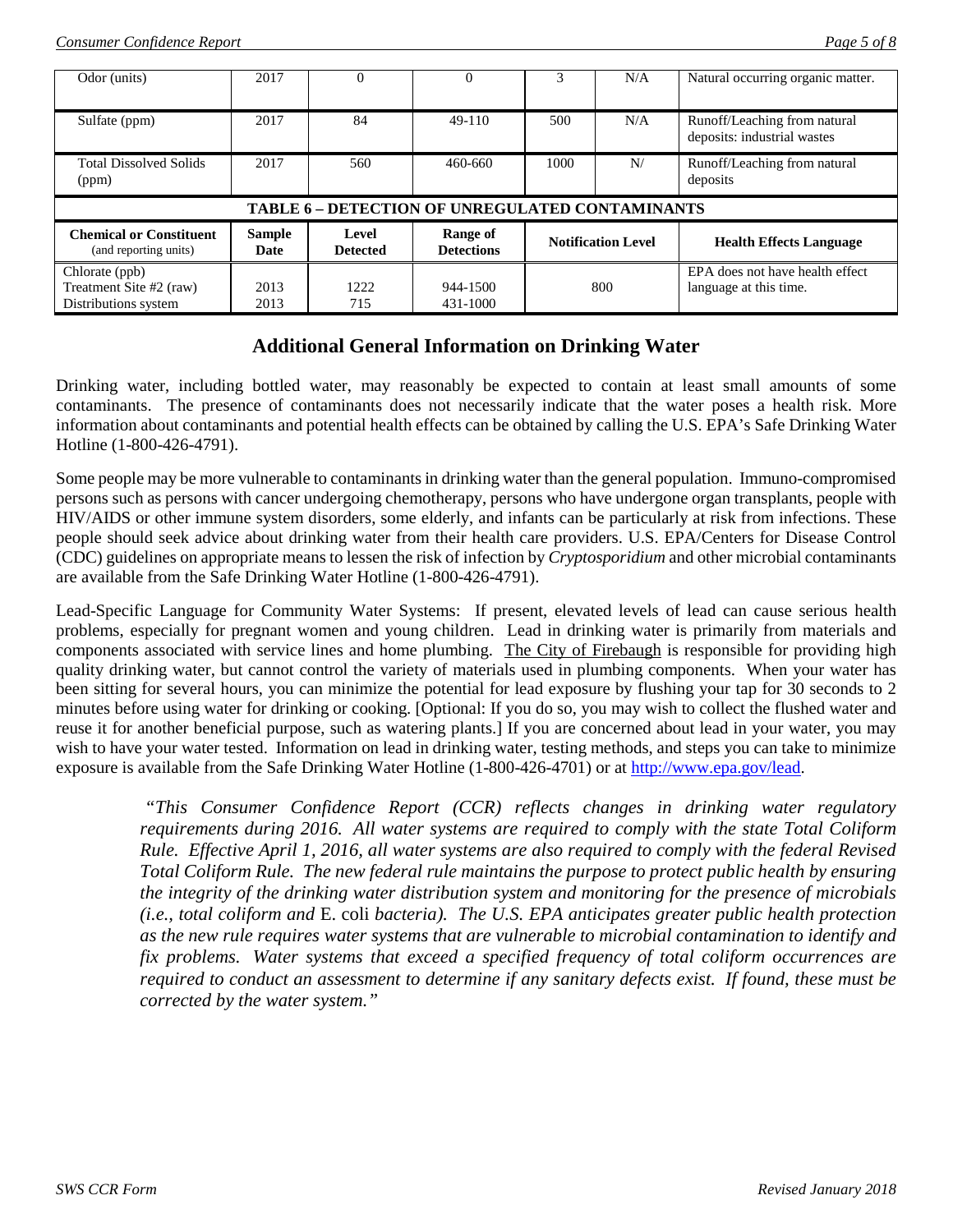While your drinking water meets the federal and state standard for arsenic, it does contain low levels of arsenic. The arsenic standard balances the current understanding of arsenic's possible health effects against the cost of removing arsenic from drinking water. The U.S. Environmental Protection Agency continues to research the health effects of low levels of arsenic, which is a mineral known to cause cancer in humans at high concentrations and is linked to other health effects such as skin damage and circulatory problems.

# **Summary Information for Violation of a MCL, MRDL, AL, TT, or Monitoring and Reporting Requirement**

| VIOLATION OF A MCL, MRDL, AL, TT, OR MONITORING AND REPORTING REQUIREMENT  |                                                                                                                                                                                                                                                                                                                      |                     |                                                                                               |                                                                                                                                                                                                                                                                                                         |  |  |  |
|----------------------------------------------------------------------------|----------------------------------------------------------------------------------------------------------------------------------------------------------------------------------------------------------------------------------------------------------------------------------------------------------------------|---------------------|-----------------------------------------------------------------------------------------------|---------------------------------------------------------------------------------------------------------------------------------------------------------------------------------------------------------------------------------------------------------------------------------------------------------|--|--|--|
| <b>Violation</b>                                                           | <b>Explanation</b>                                                                                                                                                                                                                                                                                                   | <b>Duration</b>     | <b>Actions Taken to</b><br><b>Correct the Violation</b>                                       | <b>Health Effects</b><br>Language                                                                                                                                                                                                                                                                       |  |  |  |
| <b>STATE PRIMARY</b><br><b>TOTAL COLIFORM</b><br><b>MCL VIOL - NOT CR6</b> | Our water system failed the<br>drinking water standard for total<br>coliform during June 2017 due to<br>new operator not following proper<br>bacteriological sampling<br>procedure. We have adopted<br><b>Bacteriological Sampling Standard</b><br>Operating Procedures to ensure<br>that this will not occur again. | 6/01/2017-6/30/2017 | We have adopted<br>Bacteriological<br><b>Sampling Standard</b><br><b>Operating Procedures</b> | Coliforms are bacteria<br>that are naturally present<br>in the environment and<br>are used as an indicator<br>that other <b>potentially</b> -<br>harmful bacteria may be<br>present. Coliforms were<br>found in more samples<br>than allowed and this was<br>a warning of <b>potential</b><br>problems. |  |  |  |

# **For Water Systems Providing Groundwater as a Source of Drinking Water**

| <b>TABLE 7 - SAMPLING RESULTS SHOWING</b><br><b>FECAL INDICATOR-POSITIVE GROUNDWATER SOURCE SAMPLES</b>                                                                                                                                                |          |  |          |     |                              |  |  |
|--------------------------------------------------------------------------------------------------------------------------------------------------------------------------------------------------------------------------------------------------------|----------|--|----------|-----|------------------------------|--|--|
| <b>PHG</b><br><b>Microbiological Contaminants</b><br><b>MCL</b><br>Total No. of<br><b>Sample</b><br><b>Typical Source of Contaminant</b><br>(MCLG)<br><b>Dates</b><br>[MRDL]<br>(complete if fecal-indicator detected)<br><b>Detections</b><br>[MRDLG] |          |  |          |     |                              |  |  |
| E. coli                                                                                                                                                                                                                                                | 0        |  | $\Omega$ | (0) | Human and animal fecal waste |  |  |
| Enterococci                                                                                                                                                                                                                                            | $\Omega$ |  | TT       | n/a | Human and animal fecal waste |  |  |
| Coliphage                                                                                                                                                                                                                                              | $\Omega$ |  | TT       | n/a | Human and animal fecal waste |  |  |

# **Summary Information for Fecal Indicator-Positive Groundwater Source Samples, Uncorrected Significant Deficiencies, or Groundwater TT**

## **SPECIAL NOTICE OF FECAL INDICATOR-POSITIVE GROUNDWATER SOURCE SAMPLE**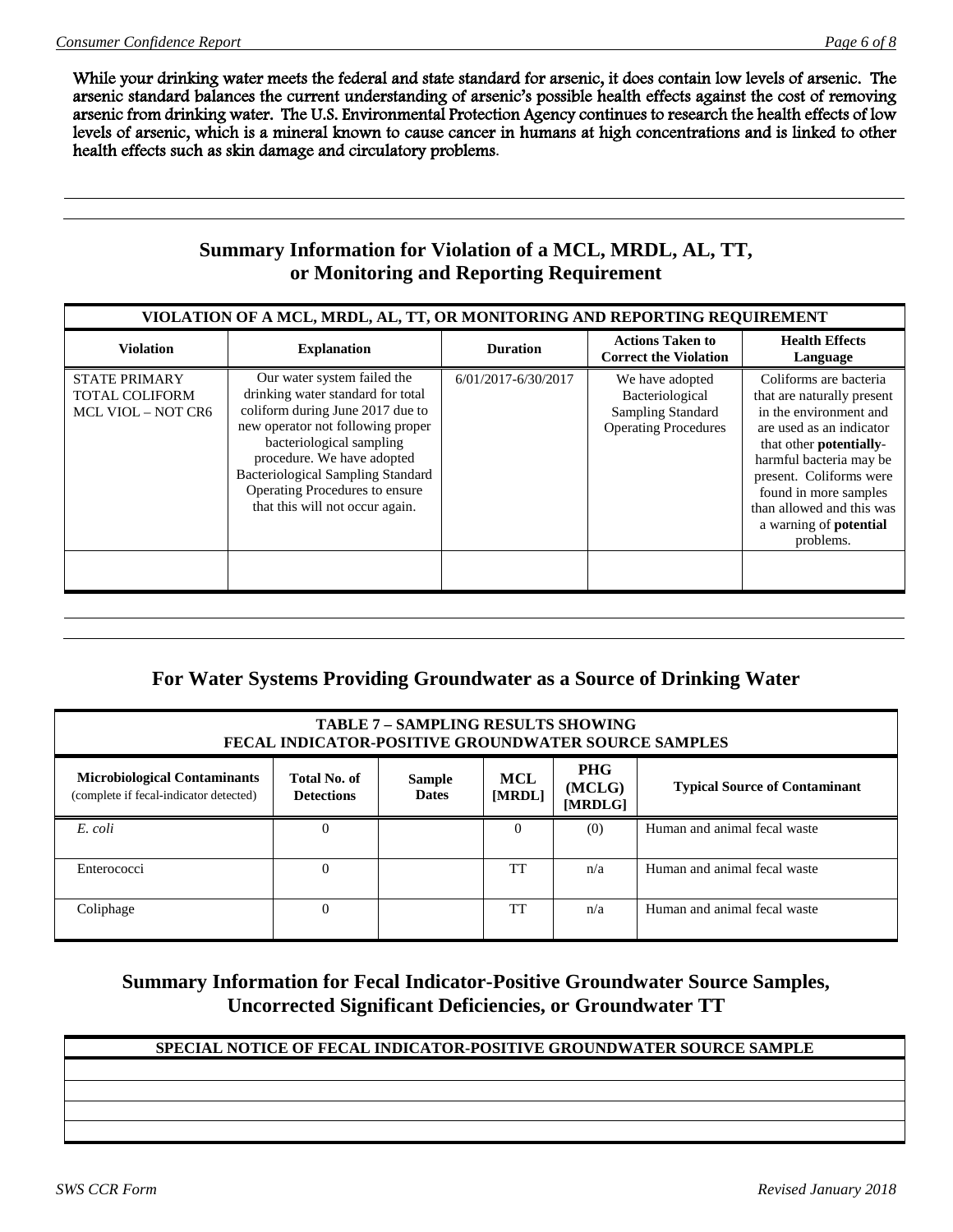#### **SPECIAL NOTICE FOR UNCORRECTED SIGNIFICANT DEFICIENCIES**

|                     |                    | <b>VIOLATION OF GROUNDWATER TT</b> |                                                  |                                   |
|---------------------|--------------------|------------------------------------|--------------------------------------------------|-----------------------------------|
| <b>TT Violation</b> | <b>Explanation</b> | <b>Duration</b>                    | <b>Actions Taken to Correct</b><br>the Violation | <b>Health Effects</b><br>Language |
|                     |                    |                                    |                                                  |                                   |
|                     |                    |                                    |                                                  |                                   |

# **For Systems Providing Surface Water as a Source of Drinking Water**

#### **TABLE 8 - SAMPLING RESULTS SHOWING TREATMENT OF SURFACE WATER SOURCES**

| Treatment Technique <sup>(a)</sup><br>(Type of approved filtration technology used)                      |                                                                                                                                                                                                                                |
|----------------------------------------------------------------------------------------------------------|--------------------------------------------------------------------------------------------------------------------------------------------------------------------------------------------------------------------------------|
| Turbidity Performance Standards <sup>(b)</sup><br>(that must be met through the water treatment process) | Turbidity of the filtered water must:<br>1 – Be less than or equal to _______ NTU in 95% of measurements in a month.<br>2 – Not exceed _______ NTU for more than eight consecutive hours.<br>$3 - Not exceed$ NTU at any time. |
| Lowest monthly percentage of samples that met Turbidity<br>Performance Standard No. 1.                   |                                                                                                                                                                                                                                |
| Highest single turbidity measurement during the year                                                     |                                                                                                                                                                                                                                |
| Number of violations of any surface water treatment<br>requirements                                      |                                                                                                                                                                                                                                |

(a) A required process intended to reduce the level of a contaminant in drinking water.

(b) Turbidity (measured in NTU) is a measurement of the cloudiness of water and is a good indicator of water quality and filtration performance. Turbidity results which meet performance standards are considered to be in compliance with filtration requirements.

# **Summary Information for Violation of a Surface Water TT**

| VIOLATION OF A SURFACE WATER TT |                    |                 |                                                  |                                   |  |  |  |
|---------------------------------|--------------------|-----------------|--------------------------------------------------|-----------------------------------|--|--|--|
| <b>TT Violation</b>             | <b>Explanation</b> | <b>Duration</b> | <b>Actions Taken to Correct</b><br>the Violation | <b>Health Effects</b><br>Language |  |  |  |
|                                 |                    |                 |                                                  |                                   |  |  |  |
|                                 |                    |                 |                                                  |                                   |  |  |  |
|                                 |                    |                 |                                                  |                                   |  |  |  |

# **Summary Information for Operating Under a Variance or Exemption**